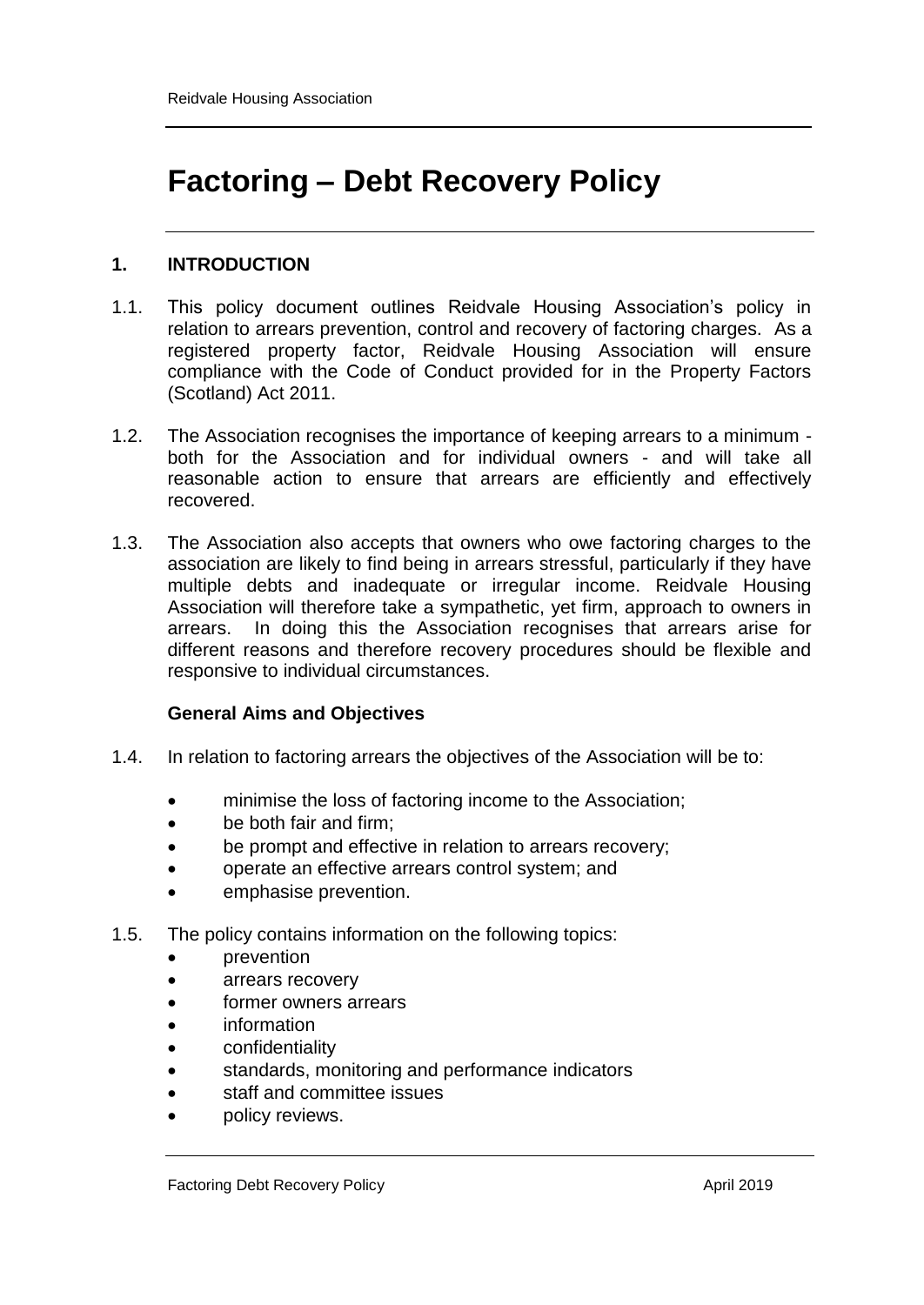## **2. PREVENTION**

- 2.1. The Association will place considerable importance on the prevention of arrears - particularly serious or substantial arrears. A key aspect of this prevention will be the setting of affordable management charges and continuing to monitor the services provided to ensure that they represent value for money.
- 2.2. The following measures will be adopted to prevent, as far as possible, the development of arrears.

## **Information**

- 2.3. All prospective owners will be informed in writing of the likely charges they will incur as a result of owning their property.
- 2.4. New owners will be given written information concerning the charges for their property at the date of sale/entry. This information will, as a minimum, detail the following:
	- services provided
	- the cost of service charges
	- share of repairs
	- **payment methods**

## **Payment Collection and Accounting**

- 2.5. Arrears levels may be reduced by effective payment collection and accounting systems - the easier it is for people to pay and the better the system for determining when people stop paying, the more likely it is that factoring income will be maximised.
- 2.6. Owners will be given the opportunity to pay using a variety of payment methods such as those noted below.

Direct Debit Standing Order Cheque made payable to the Association Allpay Payment Card at any Pay Point outlet Bank Transfer to our Factoring Account Debit/Credit Card via Allpay Website Cash in person at the office Telephone Banking/Callpay Allpay App.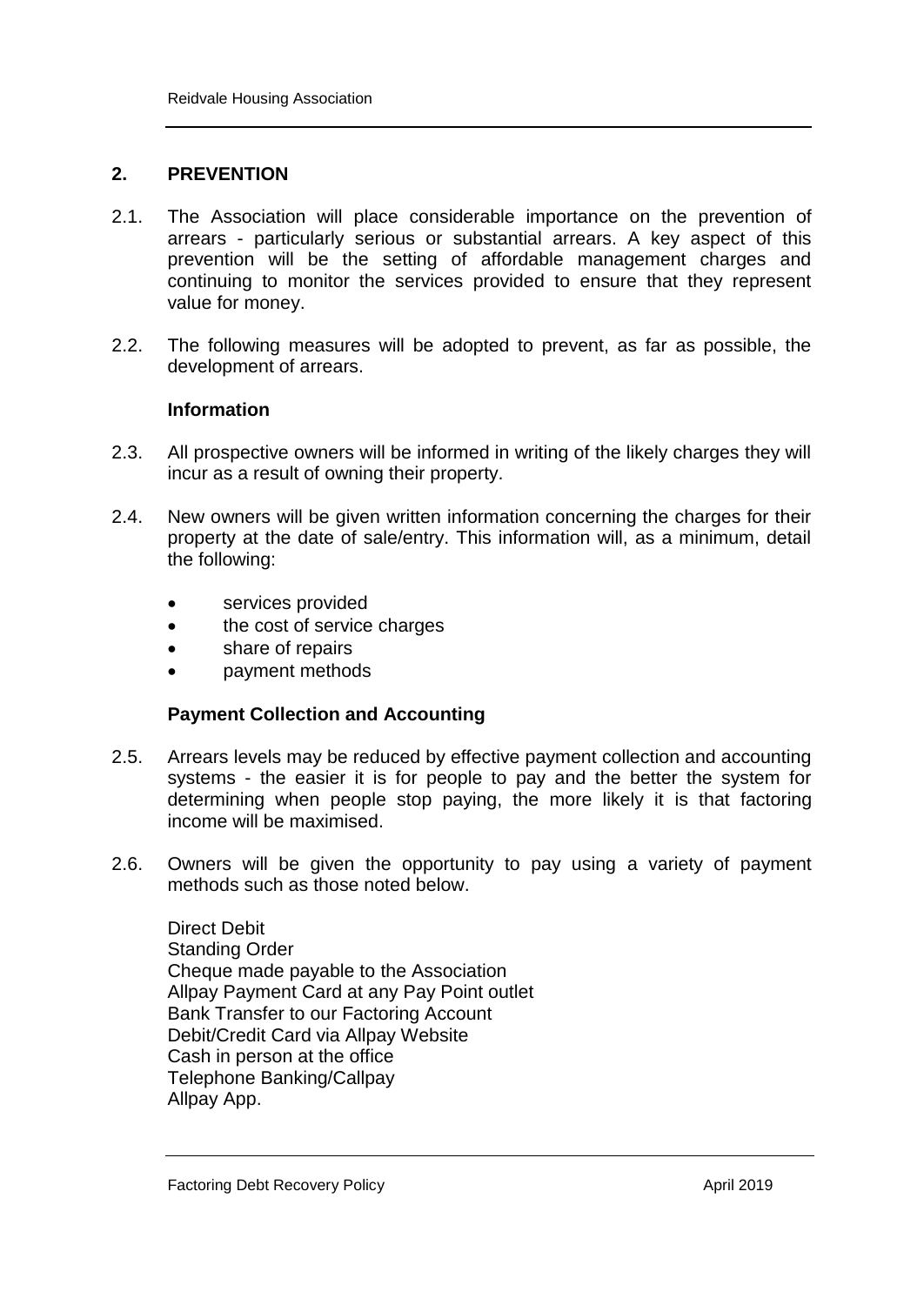- 2.7. The following points are made in relation to collection and accounting systems:
	- accounts will be issued on a 6 monthly basis at the end of April and October. Payment is due within 14 days of issue;
	- an effective accounting system will be maintained to ensure that balances are accurate;
	- accounts will be monitored on a regular basis to allow staff to detect as soon as a payment is missed;
	- early action will be taken when an arrear is first noted.

## **3. ARREARS RECOVERY**

- 3.1. Complementary to this Policy are written guidelines provided for all staff involved in arrears control which are intended to ensure that there is good practice and consistency of approach to the principles contained in this Policy.
- 3.2. Wherever possible, Association staff will seek to recover any arrears with the voluntary co-operation of the owner concerned. The Association will, however, be prepared to take legal action to recover arrears.
- 3.3 Owners will be encouraged to seek advice from specialist debt management counsellors such as the Citizens Advice Bureau

#### **Arrangements**

- 3.4. The Association will seek to agree realistic arrangements to pay off arrears with individual owners.
- 3.5 The repayment arrangement will be confirmed in writing to the owner.
- 3.6. Staff will monitor payments to ensure that the repayment arrangement is being adhered to. Where this is not the case, staff will take appropriate action.
- 3.7 If an account remains outstanding after 14 days from date of issue the following process will be followed:

1<sup>st</sup> Reminder letter issued 2<sup>nd</sup> Reminder letter after further 14 days 3<sup>rd</sup> Reminder (sent recorded delivery) after a further 7 days 4<sup>th</sup> letter passed to solicitor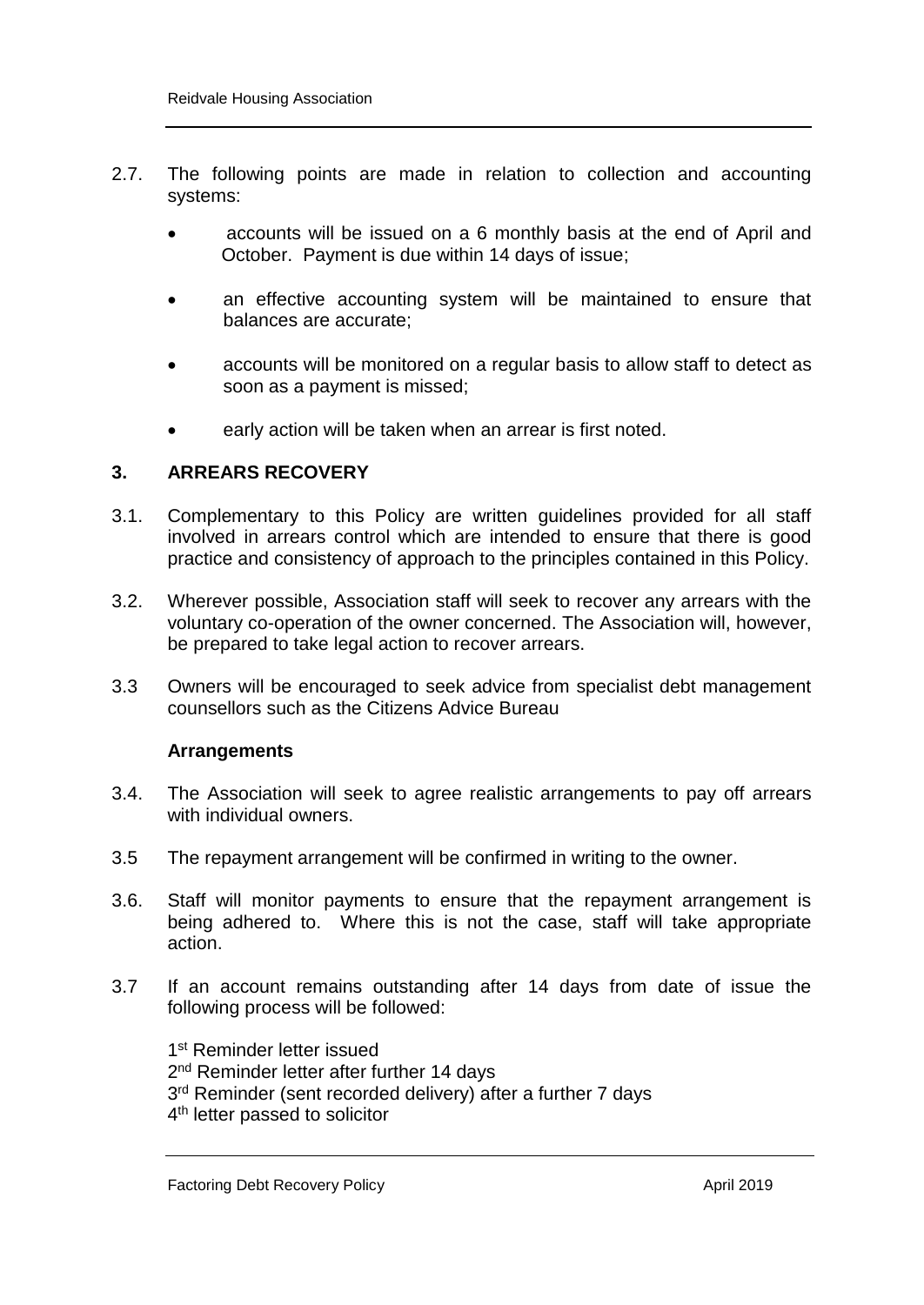## **Legal Action**

- 3.8. The Association will be prepared to take legal action against owners who persistently fail to pay their factoring charges.
- 3.9. The decision to instruct legal action will be made jointly by the Housing Manager and the Director.
- 3.10. Legal action will be instructed should an owner fail to pay or have a payment arrangement in place to clear their account within the six month period of the invoice being issued.
- 3.11. The Association's solicitor will be instructed to take the appropriate legal action to recover the outstanding balance, including serving a Notice of Potential Liability for costs and placing an Inhibition over the property.
- 3.12 The Association will seek to recover any reasonable legal fees incurred as a result of legal action taken to recover arrears from the owner.

## **4. FORMER OWNER ARREARS**

- 4.1. The Association will aim to recover arrears from former owners using all efficient and economic means possible.
- 4.2. The Association will ensure that all former and current owner arrears are held in separate accounts. The Association will not hold an owner responsible for the arrears of a former owner.
- 4.3 Balances, which have received the authorisation of the Management Committee to be written-off, will remain on easily accessible records.

## **5. CONFIDENTIALITY**

- 5.1. The Association operates policies and procedures, which seek to ensure that staff and committee members respect confidentiality in relation to arrears work.
- 5.2. to ensure confidentiality the following steps will be taken:
- i) only staff will have access to arrears files
- ii) only staff will discuss arrears with owners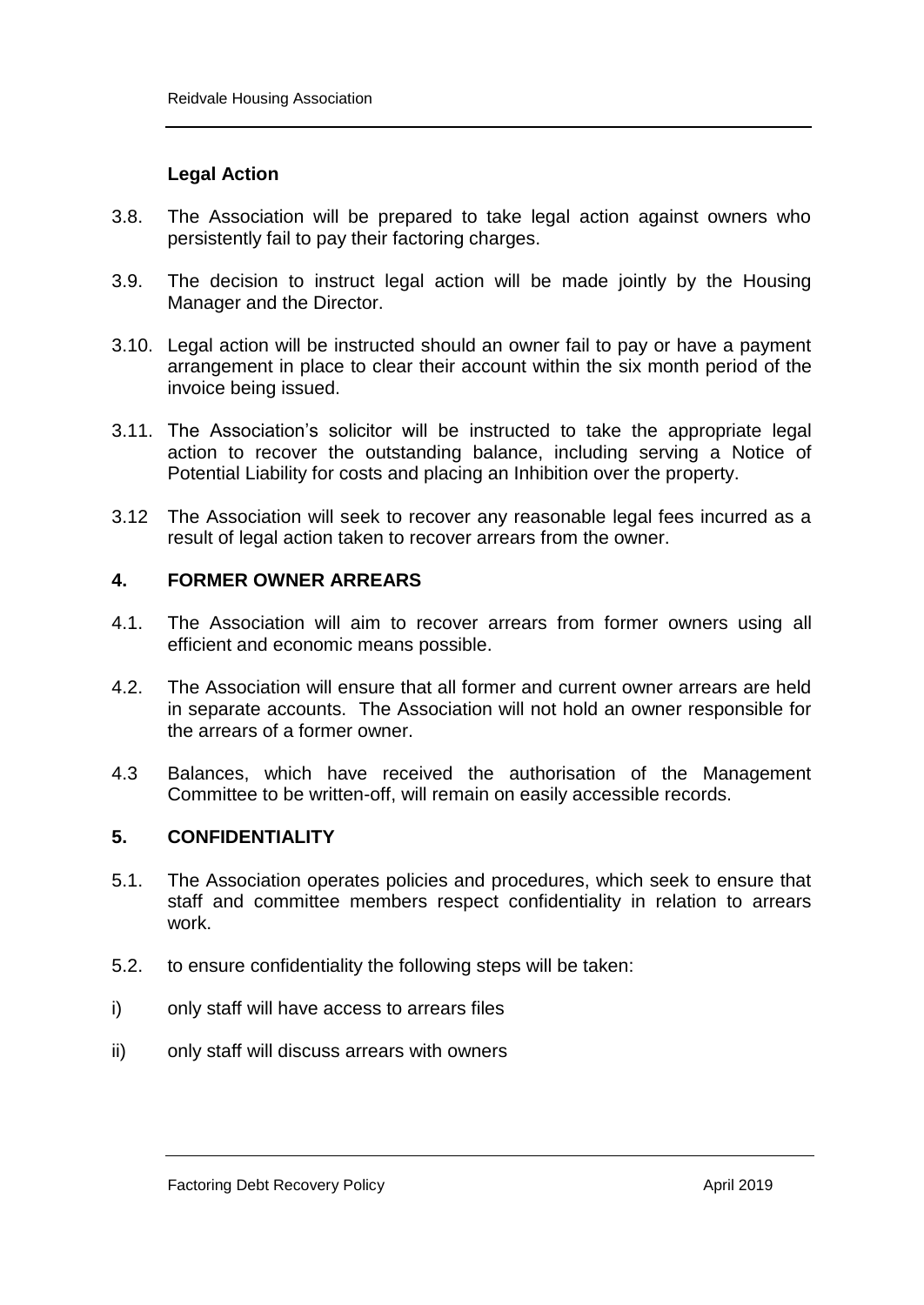iii) all reports to the Housing Services Sub-Committee and Management Committee will use codes to refer to the cases. Staff will take all reasonable steps to ensure that individual owners cannot be identified from these codes.

## **6. MONITORING**

- 6.1 The following information on arrears will be collected and monitored:
- i) the total arrears outstanding
- ii) arrears as a percentage of the gross annual factoring income
- iii) the total number of owners in arrears
- iv) the number of owners passed to solicitor for legal action

## **7. STAFF AND COMMITTEE**

7.1. Reidvale Housing Association will ensure that staff and committee responsibilities in relation to owner's arrears are clearly defined.

#### **Committee Responsibility**

- 7.2 The Management Committee will have overall responsibility for the Association's factoring arrears policy. The Committee will:
- i) review and amend the Association's policy as required;
- ii) delegate responsibility to the Housing Services Sub-Committee to monitor the level of arrears and the action taken by staff concerning cases where no arrangement has been made to pay the factoring charges.

#### **Staff Responsibility**

- 7.3 The Housing Manager will provide a written report to the Housing Services Sub-Committee on a quarterly basis. This report will detail, as a minimum:
- i) the total value of arrears outstanding
- ii) arrears as a percentage of the annual gross factoring income
- iii) the number of owners in arrears
- iv) the number of owners passed to solicitor for legal action
- v) the action taken